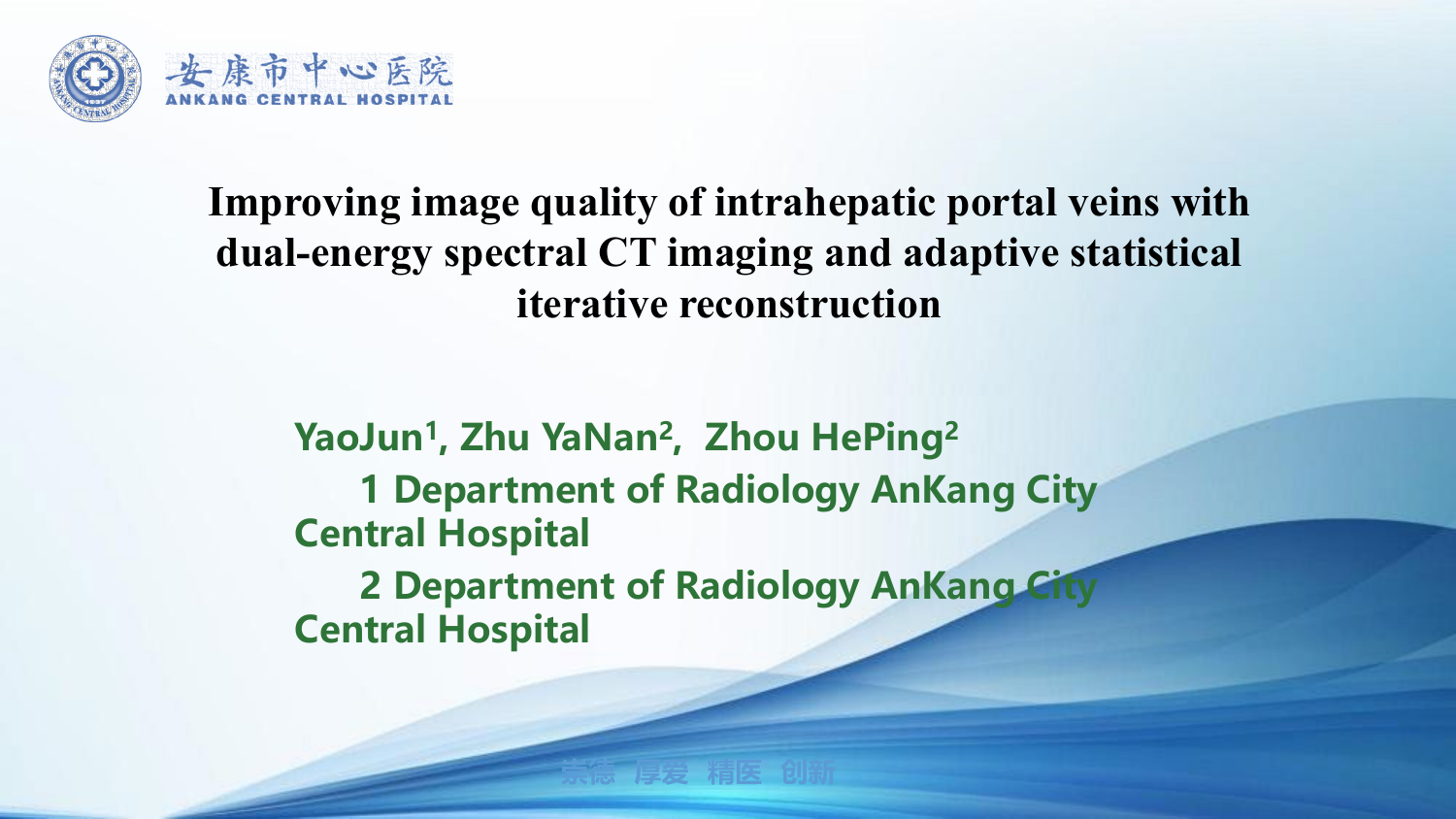

**Objective**: To investigate the clinical value of dual-energy spectral CT imaging and adaptive statistical iterative reconstruction (ASIR-V) in improving image quality of portal veins.

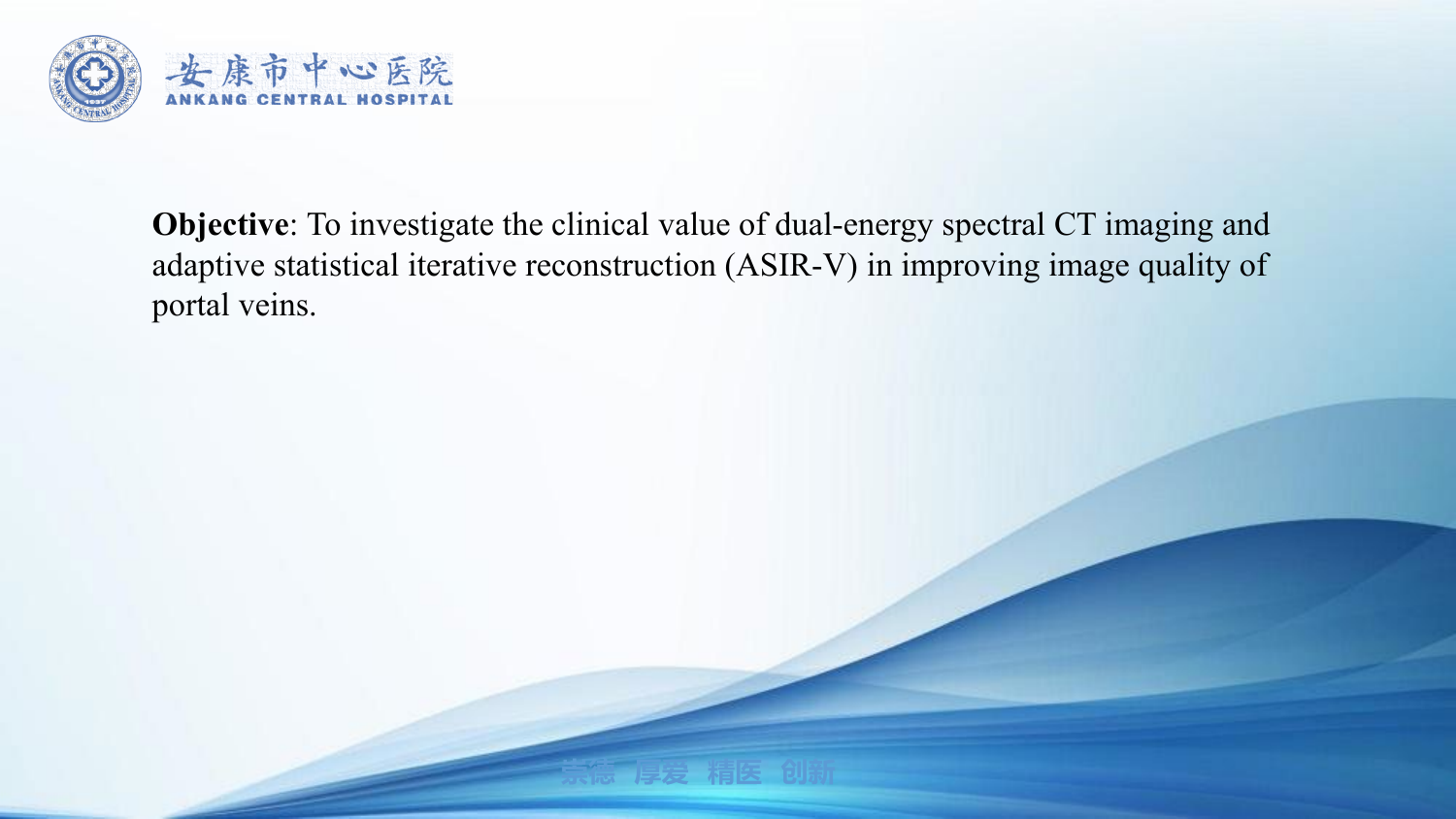

**Methods:** Forty patients undergoing abdominal CT angiography of the portal veins using dual-energy spectral imaging mode on a GE Revolution CT were prospectively collected. The 120 kVp-like images were first reconstructed with 40% ASIR-V to simulate the conventional imaging condition in the control group. The spectral monochromatic images at 40-70 keV (intervals of 10 keV, 4 levels) were reconstructed in combination with 40%, 60%, 70%, 80% ASIR-V (4 levels) to generate 16 image sets in the study group. The CT numbers and their standard deviation (SD) of the intrahepatic portal vein were measured to calculate signal to noise ratio (SNR) and contrast to noise ratio (CNR). The subjective image quality was evaluated by two radiologists using a 5 point scoring system. The results were analyzed with one-way analysis of variance, paired sample t-test and Mann-Whitney U test.

**崇德 厚爱 精医 创新**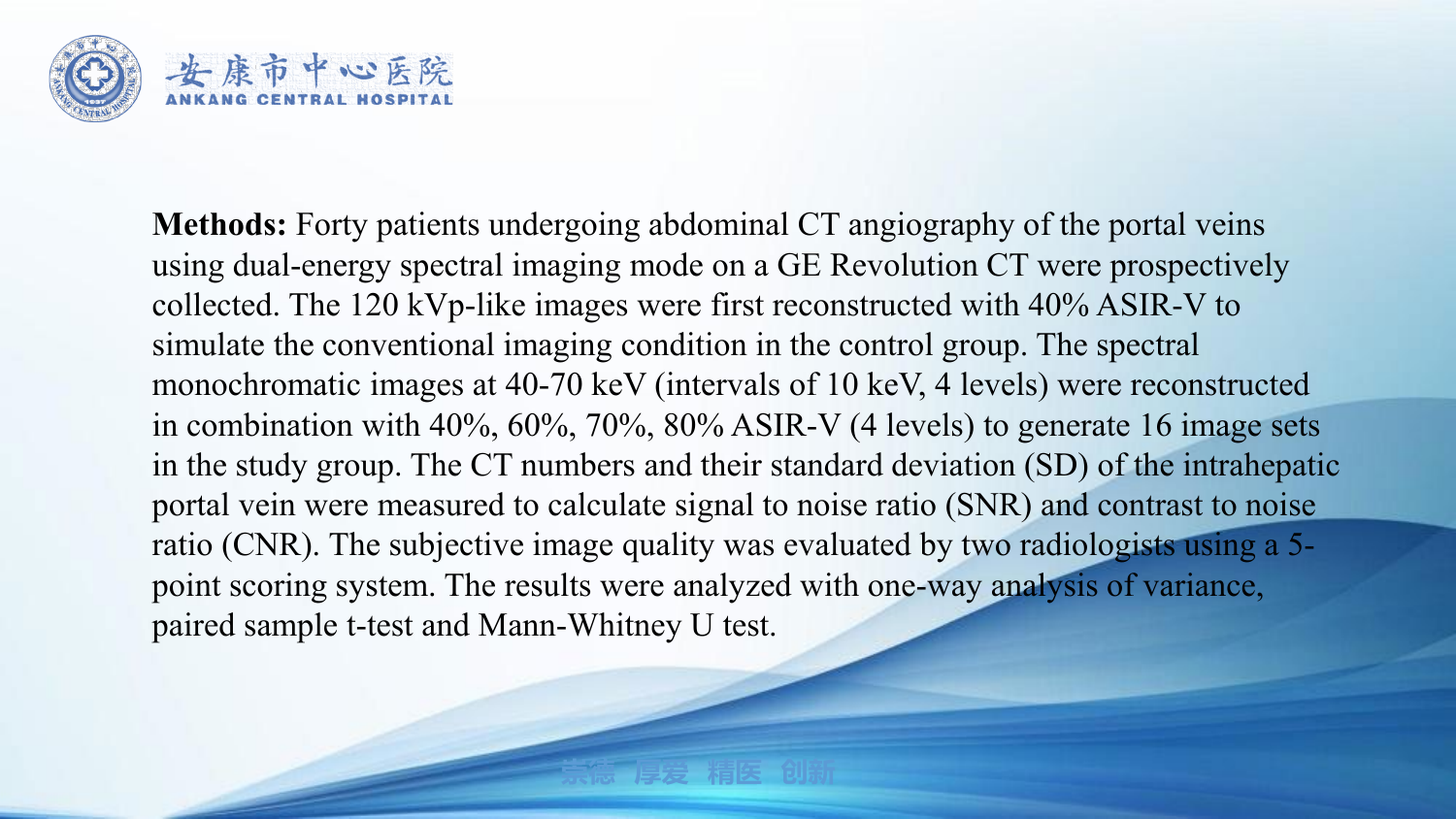

## 安康市中心医院

| Table Objecive Evalation  |                   |                  |         | Fig 1 Subjective Evalation                      |                                |  |
|---------------------------|-------------------|------------------|---------|-------------------------------------------------|--------------------------------|--|
| parameter                 | 40kev             | 120kvp-Like      | P value | $4.00 -$                                        | Viewer1<br>Viewer <sub>2</sub> |  |
| Mean CT value of PV trunk | 317.88±41.55      | 182.16±21.47     | 0.014   |                                                 |                                |  |
| (HU)                      |                   |                  |         |                                                 |                                |  |
| Noise at PV trunk         | 56.64±11.33       | 34.16±43.84      | 0.287   | $3.00 -$                                        |                                |  |
| CNR of PV trunk           | $3.34 \pm 1.35$   | $3.19 \pm 1.73$  | 0.293   |                                                 |                                |  |
| SNR of PV trunk           | $5.89 \pm 1.79$   | $7.17 \pm 2.01$  | 0.755   |                                                 |                                |  |
| mean CT value of RPV(HU)  | 310.60±38.80      | 180.89±19.04     | 0.002   |                                                 |                                |  |
| Noise at RPV              | 55.71±9.49        | 27.53±4.50       | 0.002   | $2.00 -$                                        |                                |  |
| CNR of RPV                | $3.18 \pm 1.18$   | $3.13 \pm 1.46$  | 0.276   |                                                 |                                |  |
| SNR of RPV                | $5.76 \pm 1.35$   | $6.70 \pm 1.08$  | 0.278   |                                                 |                                |  |
| Mean CT value of LPV(HU)  | 301.42±48.95      | 179.88±23.69     | 0.001   | $1,00 -$                                        |                                |  |
| Noise at LPV              | $54.55 \pm 11.18$ | $26.65 \pm 5.77$ | 0.003   |                                                 |                                |  |
| CNR of L PV               | $2.99 \pm 1.44$   | $3.11 \pm 1.75$  | 0.624   |                                                 |                                |  |
| SNR of LPV                | $5.78 \pm 1.60$   | $7.02 \pm 1.60$  | 0.718   | CO <sub>1</sub><br>120kvp-lke<br>40kev<br>60kev |                                |  |

Fig 2 Objective Evalation of Line Chart



Results: CT values of intrahepatic portal vein increased with the decrease of photon energy. portal vein CNR and SNR at 40 keV reconstructed with 80% ASIR-V (7.20±2.62, 11.76±3.40) reached the maximal, similar to that at 50 keV with 80% ASIR-V (6.34±2.30, 11.44 $\pm$ 3.29), and higher than those at 120 kVp-like images (2.42±0.96, 6.15 $\pm$ 1.66) (all P<0.05). Images at 50 keV with 80% ASIR-V yielded a maximal subjective image quality score.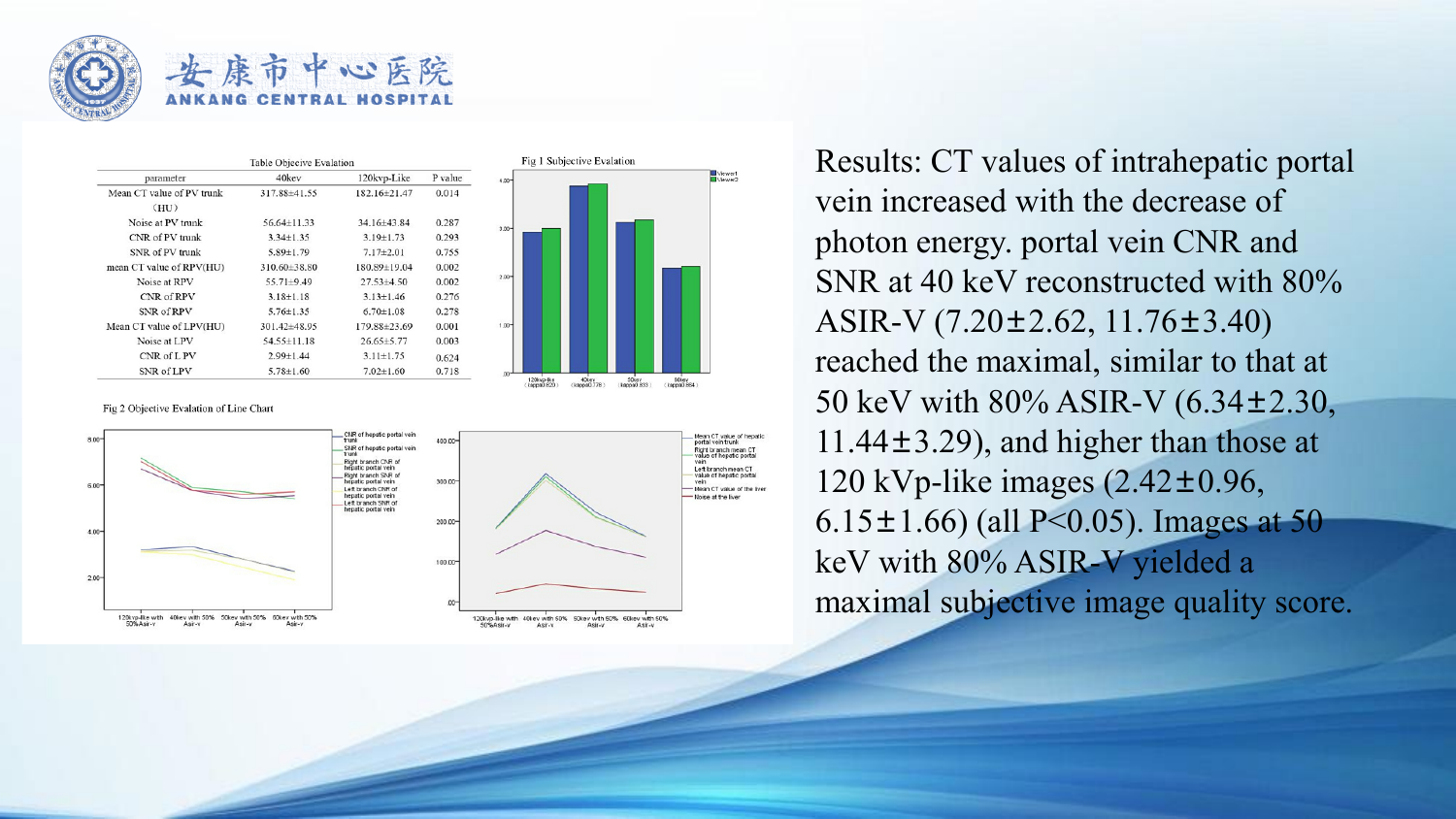



Fig3-A,40keV,300mgI/kg,VR



宗徳 厚爱 精医 创新

Fig4-A,120kVp-like,600mgL/kg,VR



Fig3-B,40keV,300mgI/kg,MIP



Fig4-A,120kVp-like,600mgI/kg,MIP